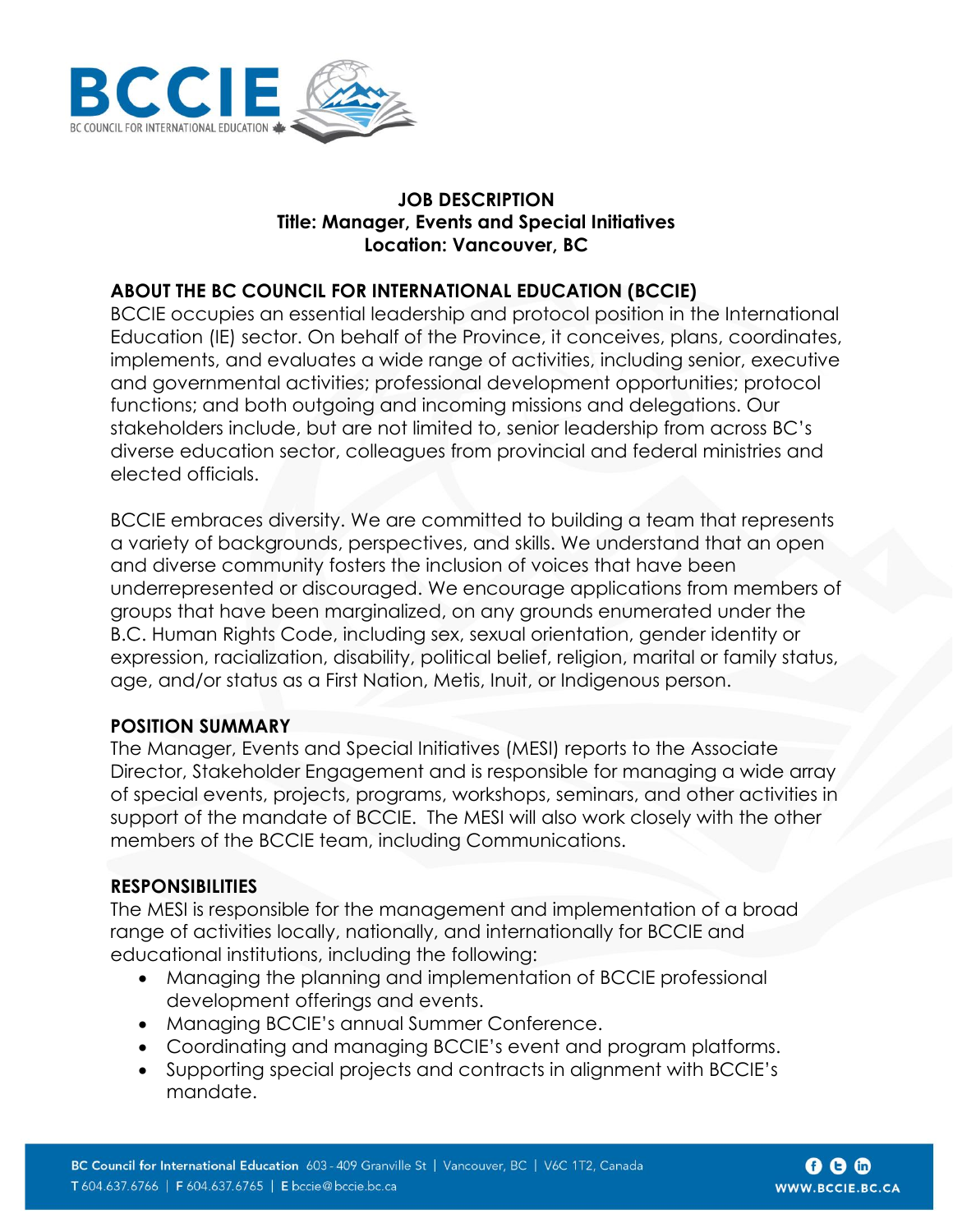

With self-guided initiative and direction from the Associate Director, Stakeholder Engagement, the MESI undertakes the following:

# **Event Planning and Management**

- Manages the planning and coordination of events, including overseeing the organization and collection of registrations for events that are in-person or online, which may involve the use an online registration system to create event registration forms and/or the setup of a virtual or hybrid meeting/event platforms.
- Manages events budget and reports to finance
- Oversees event logistics, including organization of hotel bookings, venue rentals, facilities, catering, AV, and ground transportation for events locally or internationally
- Attends and represents BCCIE at events and handles all onsite event logistics, such as catering, room set-up, and onsite registration of attendees.
- Manages email accounts for all major BCCIE events and programs, including all PD events (in person, hybrid, and online).
- Works with the Communications to oversee coordination of event-related communications, including creation of event description, determination of target audience, and collection of speaker bios.
- Ensures appropriate follow-up after events, including collecting participant feedback, data entry and data management, budget reconciliation, and report writing.
- Maintains and creates new workflow templates as needed.
- Undertakes additional project and event coordination and management activities as assigned.

## **Summer Conference Support**

- Manages Summer Conference budget.
- Support with planning and onsite/hybrid/virtual logistics during the event and briefing Associate Director responsible for conference.
- Works with vendors, including the conference venue
- Reviews session proposals and organizes programming including preconference workshops and special programming during and post conference.
- Manages VIP coordination.
- Supports event-related communications and the coordination of email accounts for Summer Conference.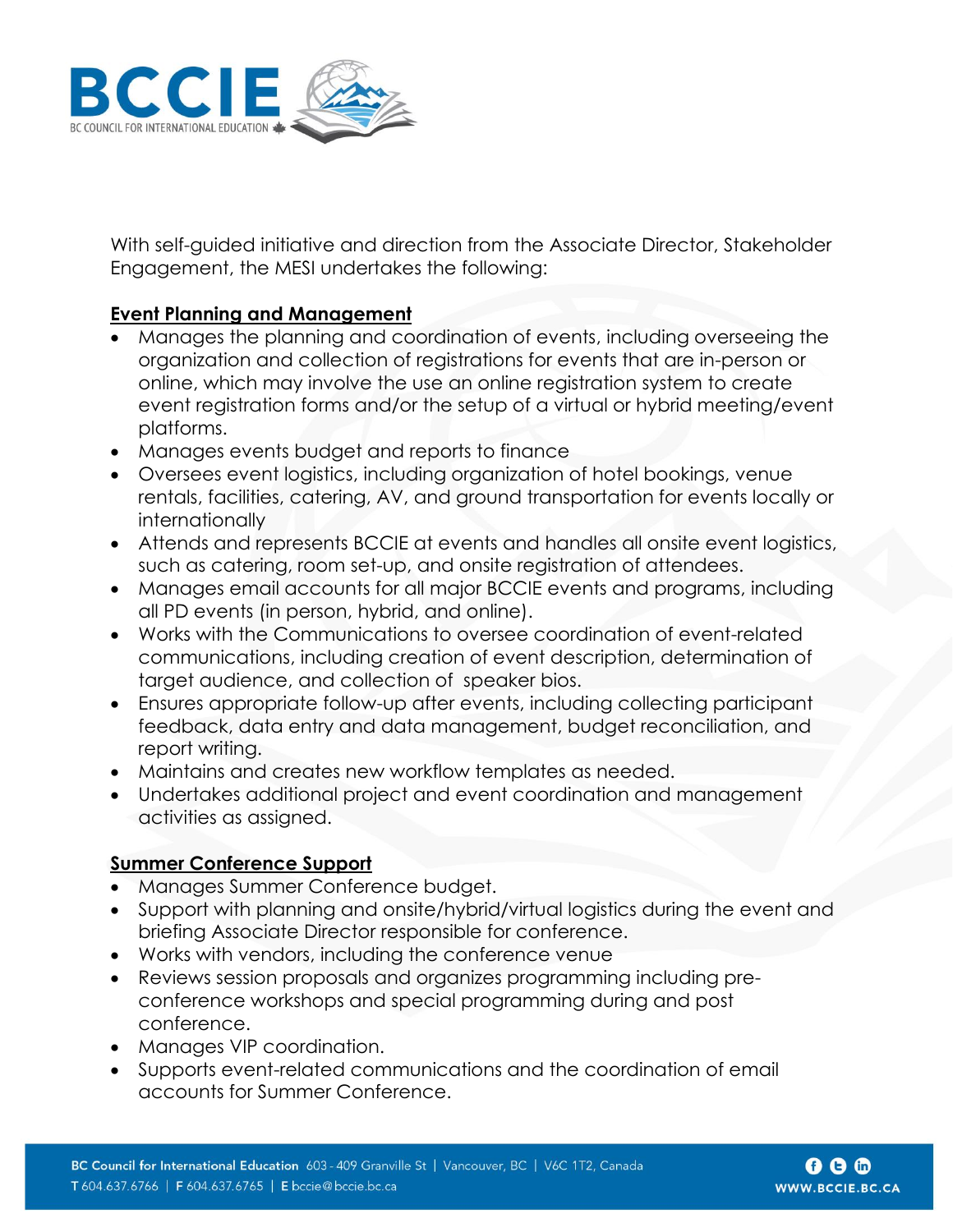

- Works closely with the entire BCCIE team to ensure appropriate involvement where needed, including working with conference project leads.
- Assist with the collection of feedback surveys and post-event activities, such as event debriefing, speaker follow up, and other responsibilities as required.
- Undertakes additional projects/initiatives as needed, including, but not limited to, sourcing conference donation and gifts for VIPS and putting together thank you cards for guest speakers.
- Other initiatives as needed.

# **Event Platform Support and Management**

- Responsible for keeping up with industry standards for in-person, hybrid, and virtual events.
- Proposes event technology upgrades and changes according to BCCIE needs as they evolve over time.
- Manages event technology accounts and account information.
- Supports the Market Support and Partnership team with the development and setup of virtual platforms for B2B partnership events, webinars, and hybrid and in-person events. Acts as backup and support for these events when needed.

## **Special Initiatives**

- Supports Associate Director with the running of the International Education Mentorship Program. Duties include, but are not limited to, sourcing mentorship resources, speakers, and PD opportunities for participants; monitoring the mentorship email and yearly applications as they are submitted; working with Communications to update program applications and forms; organizing the online presence of the International Education Mentorship Program.
- Provide coordination and support for the Ministry of Education International Education scholarships and awards, including, but not limited, to data entry, administration, adjudication, processing of payments, drafting reports, and working with Communications to create and update content for the promotion of awards and scholarships.
- Curates and develops the BCCIE monthly activity calendar for distribution to government partners and the board of directors.
- Manages other aspects of support and management (e.g., financial, data entry, email management, etc.) for special initiatives as required.
- Expands on BCCIE's sector professional development opportunities by researching best practices in the field, summarizing these findings in a clear format, and providing recommendations to the team.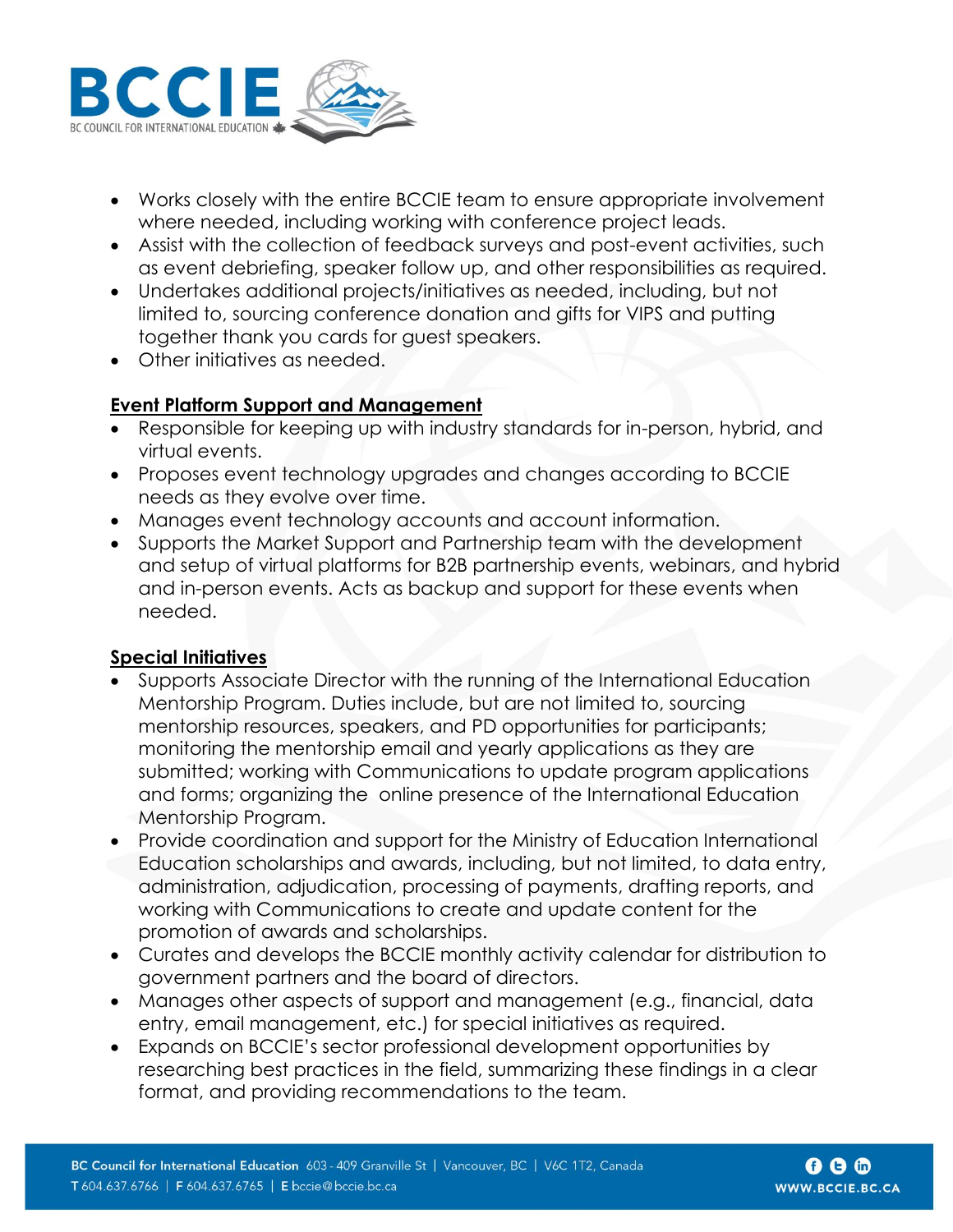

- Project management, research, and coordination of select program and project activities in coordination with government and other stakeholders.
- Develops and writes reports on key activities, as required.

# **SUPERVISION RECEIVED**

Reports to the Associate Director, Stakeholder Engagement and receives detailed instructions on the assignment of new duties. Works independently within established guidelines and procedures as outlined by the Associate Director. Works closely and cooperatively with other members of the BCCIE team. Exercises initiative, diplomacy, tact, resourcefulness, and sound judgement when representing BCCIE to students, stakeholders, institutions, government officials, community and business organizations, and internal/external partners. Adheres to BCCIE's Respectful Workplace policy.

# **REQUIRED QUALIFICATIONS**

- Post-secondary degree, in addition to 3 5 years of event or project management planning experience. An equivalent combination of education, training, and experience will be considered.
- Exceptional planning skills, attention to detail, and ability to work independently in a fast-paced team environment.
- Advanced administrative and organizational skills with a demonstrated ability for accuracy and efficiency in multi-tasking and prioritizing work with minimal supervision to meet various concurrent deadlines, and to adapt to changing priorities and circumstances.
- Excellent command of spoken English and exceptional written skills.
- Excellent interpersonal, diplomacy, problem-solving, conflict management, research, and cross-cultural communication skills.
- Knowledge and superior competence in using Microsoft Office applications (MS Word, Excel, PowerPoint, Access, Outlook) in a networked computer environment and web-based applications to produce reports, spreadsheets, and presentations.
- Experience using online meeting and webinar platforms such as Zoom and Microsoft Teams.
- Experience with online event platforms such as Pheedloop, Swoogo, and CVent.
- **Must be legally entitled to work in Canada.**